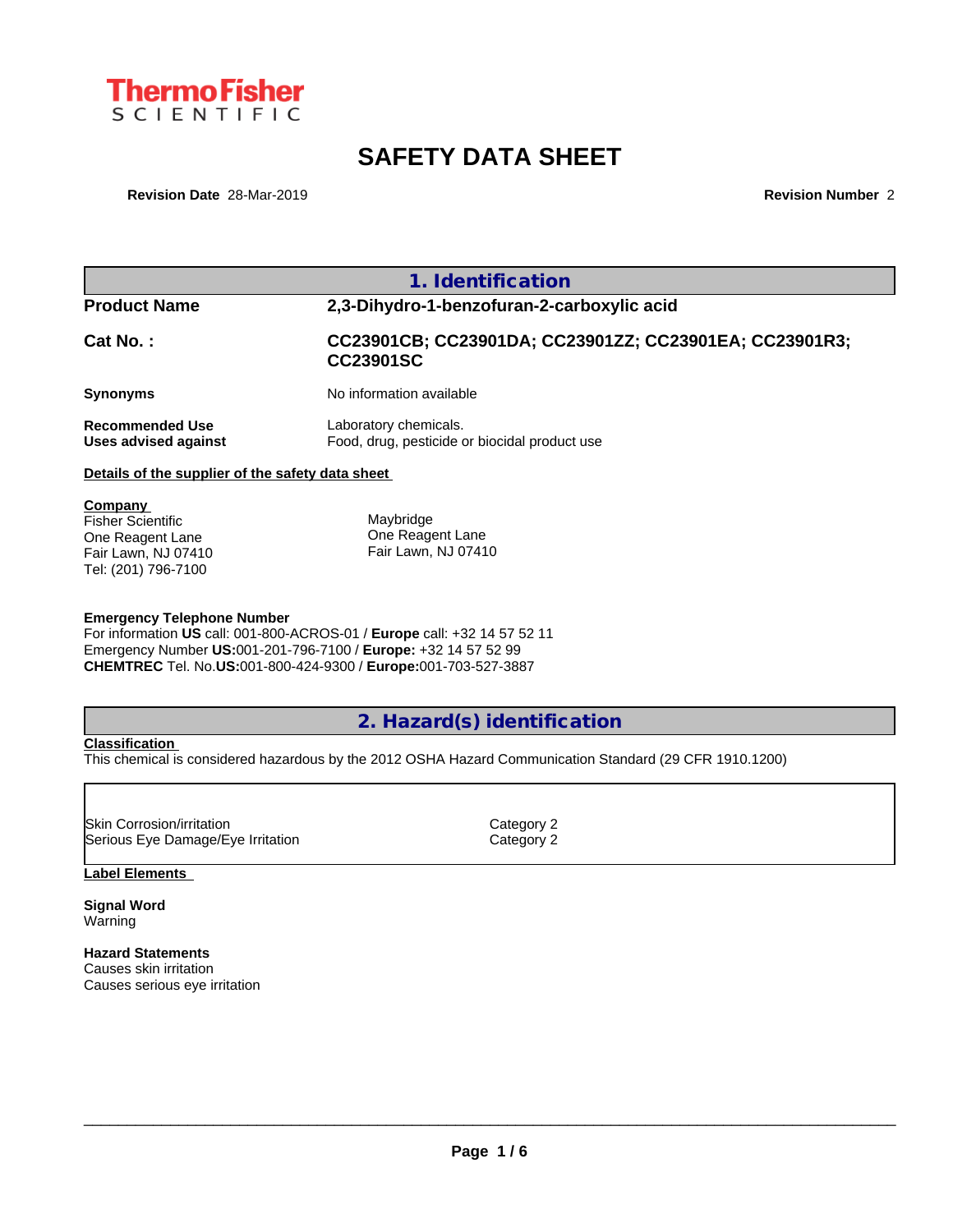

## **Precautionary Statements**

**Prevention**

Wash face, hands and any exposed skin thoroughly after handling

Wear protective gloves/protective clothing/eye protection/face protection **Skin**

IF ON SKIN: Wash with plenty of soap and water

If skin irritation occurs: Get medical advice/attention

Take off contaminated clothing and wash before reuse

**Eyes**

IF IN EYES: Rinse cautiously with water for several minutes. Remove contact lenses, if present and easy to do. Continue rinsing If eye irritation persists: Get medical advice/attention

 $\_$  ,  $\_$  ,  $\_$  ,  $\_$  ,  $\_$  ,  $\_$  ,  $\_$  ,  $\_$  ,  $\_$  ,  $\_$  ,  $\_$  ,  $\_$  ,  $\_$  ,  $\_$  ,  $\_$  ,  $\_$  ,  $\_$  ,  $\_$  ,  $\_$  ,  $\_$  ,  $\_$  ,  $\_$  ,  $\_$  ,  $\_$  ,  $\_$  ,  $\_$  ,  $\_$  ,  $\_$  ,  $\_$  ,  $\_$  ,  $\_$  ,  $\_$  ,  $\_$  ,  $\_$  ,  $\_$  ,  $\_$  ,  $\_$  ,

#### **Hazards not otherwise classified (HNOC)**

None identified

## **3. Composition/Information on Ingredients**

| nmnnnent<br>יווסו                                                                     | <b>CAS-No</b>                | . ດ.<br><br><b>WAIN</b><br>70 |
|---------------------------------------------------------------------------------------|------------------------------|-------------------------------|
| $\sim$ $\cdot$<br>-2-carboxylic acid<br>∖ıhvdr∩<br>-benzoturan <sub>'</sub><br>$\sim$ | $4 - 60 - 9$<br>.<br>u1<br>ີ | $\sim$ -                      |
|                                                                                       |                              |                               |
|                                                                                       |                              |                               |

|                                        | 4. First-aid measures                                                                                                |
|----------------------------------------|----------------------------------------------------------------------------------------------------------------------|
| <b>General Advice</b>                  | If symptoms persist, call a physician.                                                                               |
| <b>Eye Contact</b>                     | Rinse immediately with plenty of water, also under the eyelids, for at least 15 minutes. Get<br>medical attention.   |
| <b>Skin Contact</b>                    | Wash off immediately with plenty of water for at least 15 minutes. If skin irritation persists,<br>call a physician. |
| <b>Inhalation</b>                      | Move to fresh air. If not breathing, give artificial respiration. Get medical attention if<br>symptoms occur.        |
| Ingestion                              | Clean mouth with water and drink afterwards plenty of water. Get medical attention if<br>symptoms occur.             |
| Most important symptoms and<br>effects | None reasonably foreseeable.                                                                                         |
| <b>Notes to Physician</b>              | Treat symptomatically                                                                                                |
|                                        | 5. Fire-fighting measures                                                                                            |
| <b>Suitable Extinguishing Media</b>    | Water spray. Carbon dioxide $(CO_2)$ . Dry chemical. Chemical foam.                                                  |
| <b>Unsuitable Extinguishing Media</b>  | No information available                                                                                             |
| <b>Flash Point</b><br>Method -         | No information available<br>No information available                                                                 |
| <b>Autoignition Temperature</b>        | No information available                                                                                             |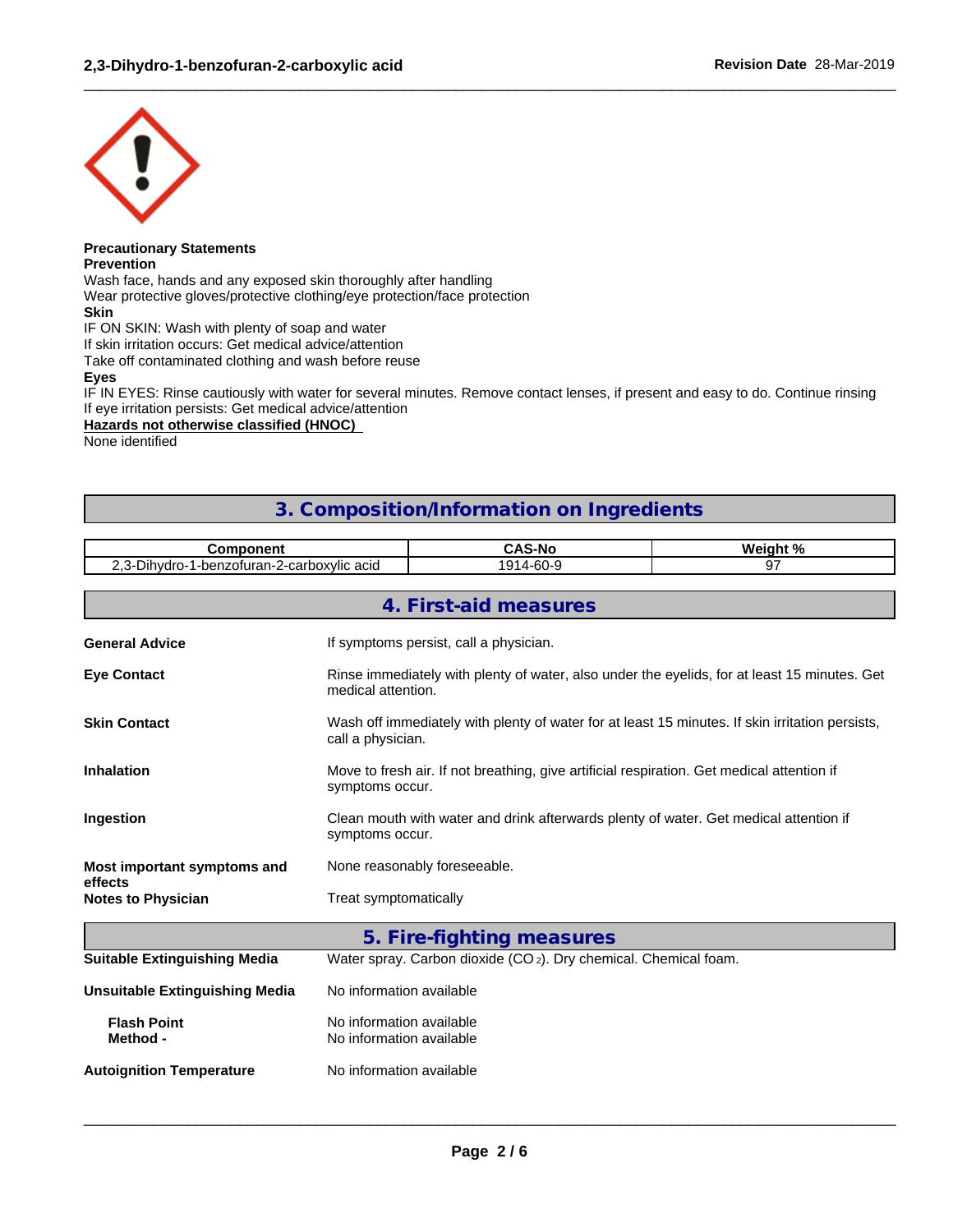| <b>Explosion Limits</b>                                   |                          |
|-----------------------------------------------------------|--------------------------|
| <b>Upper</b>                                              | No data available        |
| Lower                                                     | No data available        |
| Sensitivity to Mechanical Impact No information available |                          |
| <b>Sensitivity to Static Discharge</b>                    | No information available |

#### **Specific Hazards Arising from the Chemical**

Keep product and empty container away from heat and sources of ignition.

#### **Hazardous Combustion Products**

**NFPA** 

Carbon monoxide (CO) Carbon dioxide (CO2)

**Protective Equipment and Precautions for Firefighters**

As in any fire, wear self-contained breathing apparatus pressure-demand, MSHA/NIOSH (approved or equivalent) and full protective gear.

 $\_$  ,  $\_$  ,  $\_$  ,  $\_$  ,  $\_$  ,  $\_$  ,  $\_$  ,  $\_$  ,  $\_$  ,  $\_$  ,  $\_$  ,  $\_$  ,  $\_$  ,  $\_$  ,  $\_$  ,  $\_$  ,  $\_$  ,  $\_$  ,  $\_$  ,  $\_$  ,  $\_$  ,  $\_$  ,  $\_$  ,  $\_$  ,  $\_$  ,  $\_$  ,  $\_$  ,  $\_$  ,  $\_$  ,  $\_$  ,  $\_$  ,  $\_$  ,  $\_$  ,  $\_$  ,  $\_$  ,  $\_$  ,  $\_$  ,

| .<br>Health<br>$\overline{2}$                                                                                                  | <b>Flammability</b><br>0                  | <b>Instability</b><br>$\Omega$                                                                                                                                                 | <b>Physical hazards</b><br>N/A                                                       |
|--------------------------------------------------------------------------------------------------------------------------------|-------------------------------------------|--------------------------------------------------------------------------------------------------------------------------------------------------------------------------------|--------------------------------------------------------------------------------------|
|                                                                                                                                |                                           | 6. Accidental release measures                                                                                                                                                 |                                                                                      |
| <b>Personal Precautions</b><br><b>Environmental Precautions</b>                                                                | environment.                              | Ensure adequate ventilation. Use personal protective equipment. Avoid dust formation.<br>See Section 12 for additional ecological information. Should not be released into the |                                                                                      |
| Methods for Containment and Clean Sweep up or vacuum up spillage and collect in suitable container for disposal. Keep in<br>Up | suitable, closed containers for disposal. |                                                                                                                                                                                |                                                                                      |
|                                                                                                                                |                                           | 7. Handling and storage                                                                                                                                                        |                                                                                      |
| <b>Handling</b>                                                                                                                |                                           | Wear personal protective equipment. Ensure adequate ventilation. Do not get in eyes, on<br>skin, or on clothing. Avoid ingestion and inhalation. Avoid dust formation.         |                                                                                      |
| <b>Storage</b>                                                                                                                 |                                           | Keep in a dry, cool and well-ventilated place. Keep container tightly closed.                                                                                                  |                                                                                      |
|                                                                                                                                |                                           | 8. Exposure controls / personal protection                                                                                                                                     |                                                                                      |
| <b>Exposure Guidelines</b>                                                                                                     |                                           | This product does not contain any hazardous materials with occupational exposure<br>limitsestablished by the region specific regulatory bodies.                                |                                                                                      |
| <b>Engineering Measures</b>                                                                                                    |                                           | Ensure adequate ventilation, especially in confined areas. Ensure that eyewash stations<br>and safety showers are close to the workstation location.                           |                                                                                      |
| <b>Personal Protective Equipment</b>                                                                                           |                                           |                                                                                                                                                                                |                                                                                      |
| <b>Eye/face Protection</b>                                                                                                     | EN166.                                    | Wear appropriate protective eyeglasses or chemical safety goggles as described by<br>OSHA's eye and face protection regulations in 29 CFR 1910.133 or European Standard        |                                                                                      |
| Skin and body protection                                                                                                       | Long sleeved clothing.                    |                                                                                                                                                                                |                                                                                      |
| <b>Respiratory Protection</b>                                                                                                  |                                           | EN 149. Use a NIOSH/MSHA or European Standard EN 149 approved respirator if<br>exposure limits are exceeded or if irritation or other symptoms are experienced.                | Follow the OSHA respirator regulations found in 29 CFR 1910.134 or European Standard |
| <b>Hygiene Measures</b>                                                                                                        |                                           | Handle in accordance with good industrial hygiene and safety practice.                                                                                                         |                                                                                      |
|                                                                                                                                |                                           | 9. Physical and chemical properties                                                                                                                                            |                                                                                      |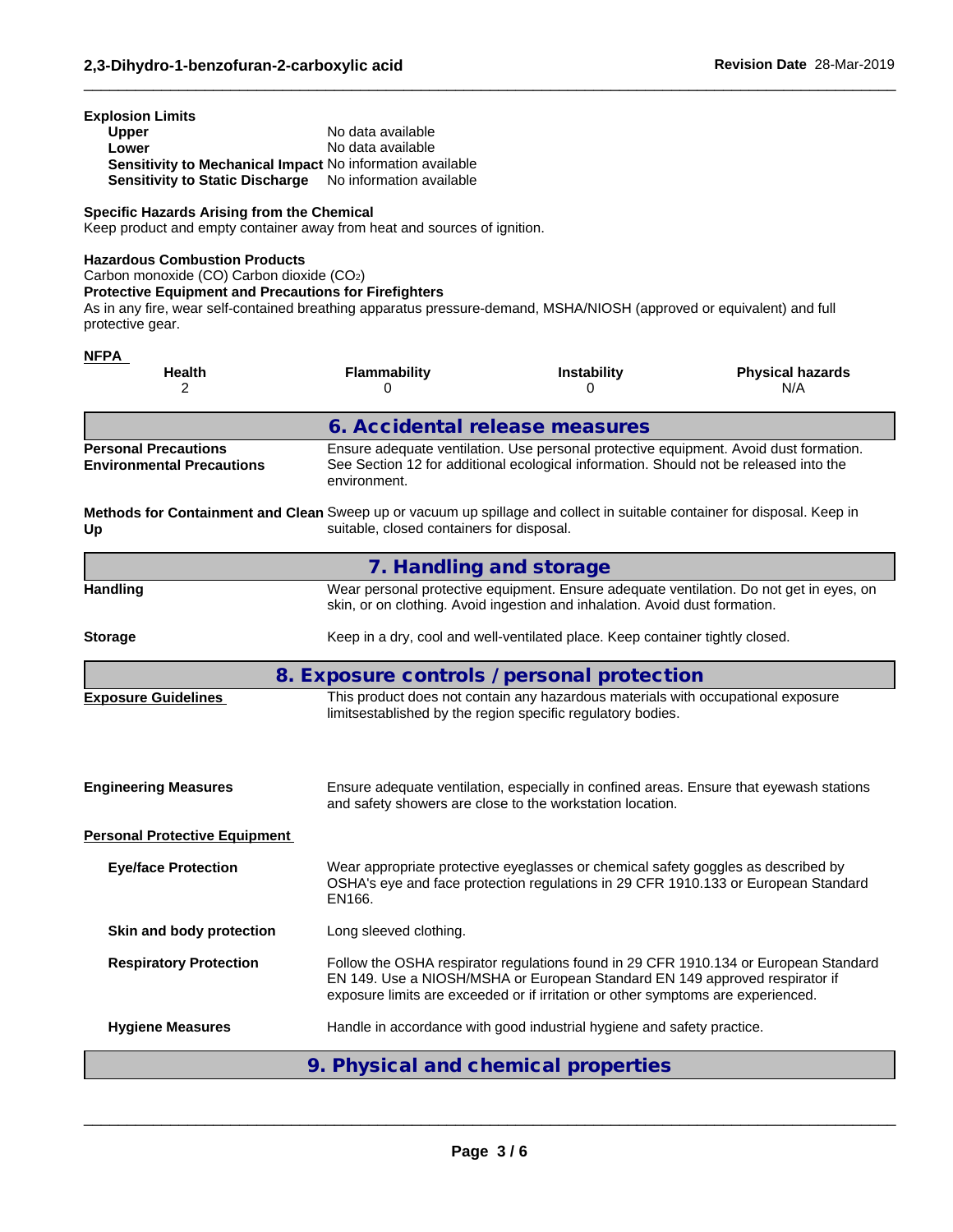| <b>Physical State</b><br>Appearance<br>Odor<br><b>Odor Threshold</b><br>рH<br><b>Melting Point/Range</b><br><b>Boiling Point/Range</b><br><b>Flash Point</b><br><b>Evaporation Rate</b><br>Flammability (solid,gas)<br><b>Flammability or explosive limits</b><br>Upper<br>Lower<br><b>Vapor Pressure</b><br><b>Vapor Density</b><br><b>Specific Gravity</b><br><b>Solubility</b><br>Partition coefficient; n-octanol/water<br><b>Autoignition Temperature</b><br><b>Decomposition Temperature</b><br><b>Viscosity</b> | Solid<br>White<br>No information available<br>No information available<br>No information available<br>117 - 118 °C / 242.6 - 244.4 °F<br>No information available<br>No information available<br>Not applicable<br>No information available<br>No data available<br>No data available<br>No information available<br>Not applicable<br>No information available<br>No information available<br>No data available<br>No information available<br>No information available<br>Not applicable |
|------------------------------------------------------------------------------------------------------------------------------------------------------------------------------------------------------------------------------------------------------------------------------------------------------------------------------------------------------------------------------------------------------------------------------------------------------------------------------------------------------------------------|--------------------------------------------------------------------------------------------------------------------------------------------------------------------------------------------------------------------------------------------------------------------------------------------------------------------------------------------------------------------------------------------------------------------------------------------------------------------------------------------|
|                                                                                                                                                                                                                                                                                                                                                                                                                                                                                                                        |                                                                                                                                                                                                                                                                                                                                                                                                                                                                                            |
|                                                                                                                                                                                                                                                                                                                                                                                                                                                                                                                        |                                                                                                                                                                                                                                                                                                                                                                                                                                                                                            |
| Molecular Formula                                                                                                                                                                                                                                                                                                                                                                                                                                                                                                      | C9 H8 O3                                                                                                                                                                                                                                                                                                                                                                                                                                                                                   |
| <b>Molecular Weight</b>                                                                                                                                                                                                                                                                                                                                                                                                                                                                                                | 164.16                                                                                                                                                                                                                                                                                                                                                                                                                                                                                     |
|                                                                                                                                                                                                                                                                                                                                                                                                                                                                                                                        |                                                                                                                                                                                                                                                                                                                                                                                                                                                                                            |

# **10. Stability and reactivity**

 $\_$  ,  $\_$  ,  $\_$  ,  $\_$  ,  $\_$  ,  $\_$  ,  $\_$  ,  $\_$  ,  $\_$  ,  $\_$  ,  $\_$  ,  $\_$  ,  $\_$  ,  $\_$  ,  $\_$  ,  $\_$  ,  $\_$  ,  $\_$  ,  $\_$  ,  $\_$  ,  $\_$  ,  $\_$  ,  $\_$  ,  $\_$  ,  $\_$  ,  $\_$  ,  $\_$  ,  $\_$  ,  $\_$  ,  $\_$  ,  $\_$  ,  $\_$  ,  $\_$  ,  $\_$  ,  $\_$  ,  $\_$  ,  $\_$  ,

| <b>Reactive Hazard</b>          | None known, based on information available                                  |
|---------------------------------|-----------------------------------------------------------------------------|
| <b>Stability</b>                | Stable under normal conditions.                                             |
| <b>Conditions to Avoid</b>      | Incompatible products.                                                      |
| Incompatible Materials          | Bases, Strong oxidizing agents, Amines, Reducing agents                     |
|                                 | Hazardous Decomposition Products Carbon monoxide (CO), Carbon dioxide (CO2) |
| <b>Hazardous Polymerization</b> | No information available.                                                   |
| <b>Hazardous Reactions</b>      | None under normal processing.                                               |

**11. Toxicological information**

### **Acute Toxicity**

| <b>Product Information</b>                                                                 |               |                          | No acute toxicity information is available for this product                              |              |             |            |
|--------------------------------------------------------------------------------------------|---------------|--------------------------|------------------------------------------------------------------------------------------|--------------|-------------|------------|
| <b>Component Information</b>                                                               |               |                          |                                                                                          |              |             |            |
| <b>Toxicologically Synergistic</b>                                                         |               | No information available |                                                                                          |              |             |            |
| <b>Products</b>                                                                            |               |                          |                                                                                          |              |             |            |
| Delayed and immediate effects as well as chronic effects from short and long-term exposure |               |                          |                                                                                          |              |             |            |
| <b>Irritation</b>                                                                          |               | No information available |                                                                                          |              |             |            |
| <b>Sensitization</b>                                                                       |               | No information available |                                                                                          |              |             |            |
| Carcinogenicity                                                                            |               |                          | The table below indicates whether each agency has listed any ingredient as a carcinogen. |              |             |            |
| Component                                                                                  | <b>CAS-No</b> | <b>IARC</b>              | <b>NTP</b>                                                                               | <b>ACGIH</b> | <b>OSHA</b> | Mexico     |
| 2.3-Dihydro-1-benzofu                                                                      | 1914-60-9     | Not listed               | Not listed                                                                               | Not listed   | Not listed  | Not listed |
|                                                                                            |               |                          |                                                                                          |              |             |            |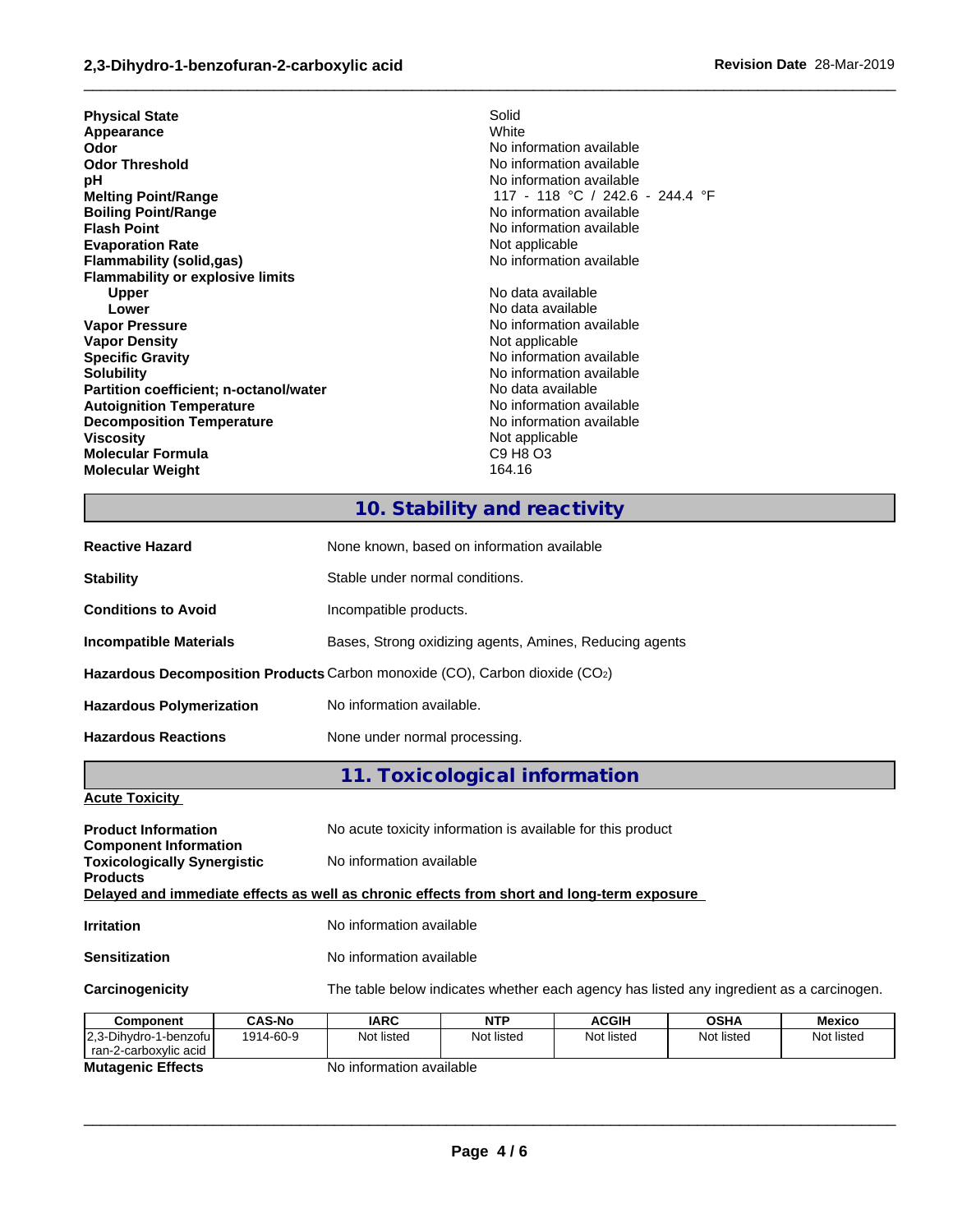| No information available.                                                                                                                                                                                                                                             |
|-----------------------------------------------------------------------------------------------------------------------------------------------------------------------------------------------------------------------------------------------------------------------|
| No information available.                                                                                                                                                                                                                                             |
| No information available.                                                                                                                                                                                                                                             |
| None known<br>None known                                                                                                                                                                                                                                              |
| No information available                                                                                                                                                                                                                                              |
| <b>Symptoms / effects, both acute and No information available</b>                                                                                                                                                                                                    |
| No information available                                                                                                                                                                                                                                              |
| The toxicological properties have not been fully investigated.                                                                                                                                                                                                        |
| 12. Ecological information                                                                                                                                                                                                                                            |
|                                                                                                                                                                                                                                                                       |
| Soluble in water Persistence is unlikely based on information available.                                                                                                                                                                                              |
| No information available.                                                                                                                                                                                                                                             |
| Will likely be mobile in the environment due to its water solubility.                                                                                                                                                                                                 |
| 13. Disposal considerations                                                                                                                                                                                                                                           |
| Chemical waste generators must determine whether a discarded chemical is classified as a<br>hazardous waste. Chemical waste generators must also consult local, regional, and<br>national hazardous waste regulations to ensure complete and accurate classification. |
| 14. Transport information                                                                                                                                                                                                                                             |
| Not regulated                                                                                                                                                                                                                                                         |
| Not regulated<br>Not regulated                                                                                                                                                                                                                                        |
| Not regulated                                                                                                                                                                                                                                                         |
|                                                                                                                                                                                                                                                                       |

 $\_$  ,  $\_$  ,  $\_$  ,  $\_$  ,  $\_$  ,  $\_$  ,  $\_$  ,  $\_$  ,  $\_$  ,  $\_$  ,  $\_$  ,  $\_$  ,  $\_$  ,  $\_$  ,  $\_$  ,  $\_$  ,  $\_$  ,  $\_$  ,  $\_$  ,  $\_$  ,  $\_$  ,  $\_$  ,  $\_$  ,  $\_$  ,  $\_$  ,  $\_$  ,  $\_$  ,  $\_$  ,  $\_$  ,  $\_$  ,  $\_$  ,  $\_$  ,  $\_$  ,  $\_$  ,  $\_$  ,  $\_$  ,  $\_$  ,

**15. Regulatory information**

**All of the components in the product are on the following Inventory lists:** X = listed

**International Inventories**

**Legend:**

**X - Listed**

**E - Indicates a substance that is the subject of a Section 5(e) Consent order under TSCA.**

**F - Indicates a substance that is the subject of a Section 5(f) Rule under TSCA.**

**N - Indicates a polymeric substance containing no free-radical initiator in its inventory name but is considered to cover the designated**

**polymer made with any free-radical initiator regardless of the amount used.**

**P - Indicates a commenced PMN substance**

**R - Indicates a substance that is the subject of a Section 6 risk management rule under TSCA.**

**S - Indicates a substance that is identified in a proposed or final Significant New Use Rule**

**T - Indicates a substance that is the subject of a Section 4 test rule under TSCA.**

**XU - Indicates a substance exempt from reporting under the Inventory Update Rule, i.e. Partial Updating of the TSCA Inventory Data Base Production and Site Reports (40 CFR 710(B).**

**Y1 - Indicates an exempt polymer that has a number-average molecular weight of 1,000 or greater.**

**Y2 - Indicates an exempt polymer that is a polyester and is made only from reactants included in a specified list of low concern reactants that comprises one of the eligibility criteria for the exemption rule.**